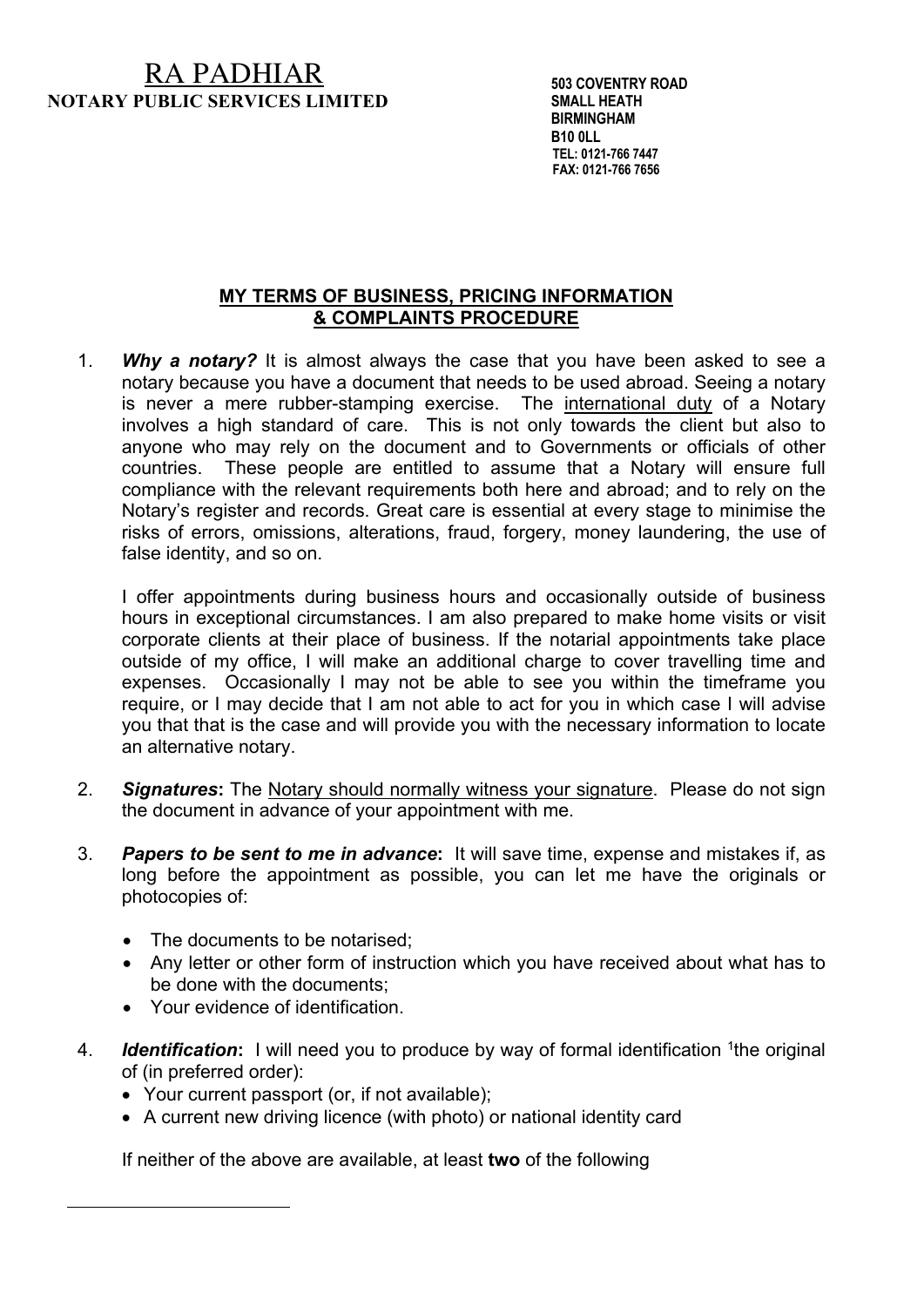A current government or police issue certificate bearing a photo or other formal means of identification;

• A utility bill, credit card or bank statement showing your current address which should not be more than 3 months old or council tax bill;

You must also bring any other means of ID which may be referred to in the papers sent to you as being required such as a foreign Identity Card. I may also ask to see further evidence of identity such as marriage certificates etc and will advise you of this if necessary.

- 5. *Proof of names***:** In a case where the name on the document is different from the name you are currently using, or there has been a variation in the form of spelling of the name over the years, please provide me as appropriate with Certificates of Birth, Marriage or Divorce Decree or Change of Name Deed showing all the different names that you use. If there has been a change of name, then I will need to see a copy of the Deed Poll or Statutory Declaration which dealt with it.
- 6. *Advice on the document***:** If you bring a document to me for authorisation as a Notary, I will advise you as to the formalities required for completing it. However, I will not be attempting to advise you about the transaction itself.
- 7. *Written Translations*: It is essential that **you understand what you are signing**.
	- If the document is in a foreign language which you do not understand sufficiently, I may have to insist that a translation be obtained. If I arrange for a translation, a further fee will be payable and I will provide you with details of this.
	- If you arrange for a professional translation, the translator should add his/her name, address, relevant qualification, and a certificate stating: **"Document X is a true and complete translation of document Y, to which this translation is attached."**
- 8. *Oral Interpreter***:** If you and I cannot understand each other because of a language difficulty, we may have to make arrangements for a competent interpreter to be available at our interview and this may involve a further fee.
- 9. *Companies, Partnerships etc***:** If a document is to be signed by you on behalf of a company, a partnership, a charity, club or other incorporated body, there are further requirements on which I may have to insist. Please be prepared for these and telephone with any point of difficulty before attending on the appointment.

In each case:

- 1. Evidence of identity of the authorised signatory (as listed above).
- 2. A copy of the current letterhead (showing the registered office if it is a company).
- 3. A Letter of Authority, Minute, Resolution or Power of Attorney, authorising you to sign the document.

*Additionally, companies***:** Certificate of Incorporation and of any Change of Name, a copy of the Memorandum and Articles of Association, Details of Directors and Secretaries. In all instances I will be carrying out various company searches, which may have an effect on the level of fees charged.

*Additionally, partnerships, clubs, etc:* A Partnership Agreement; or relevant Trust Deed; or Charter; or Constitution/Rules.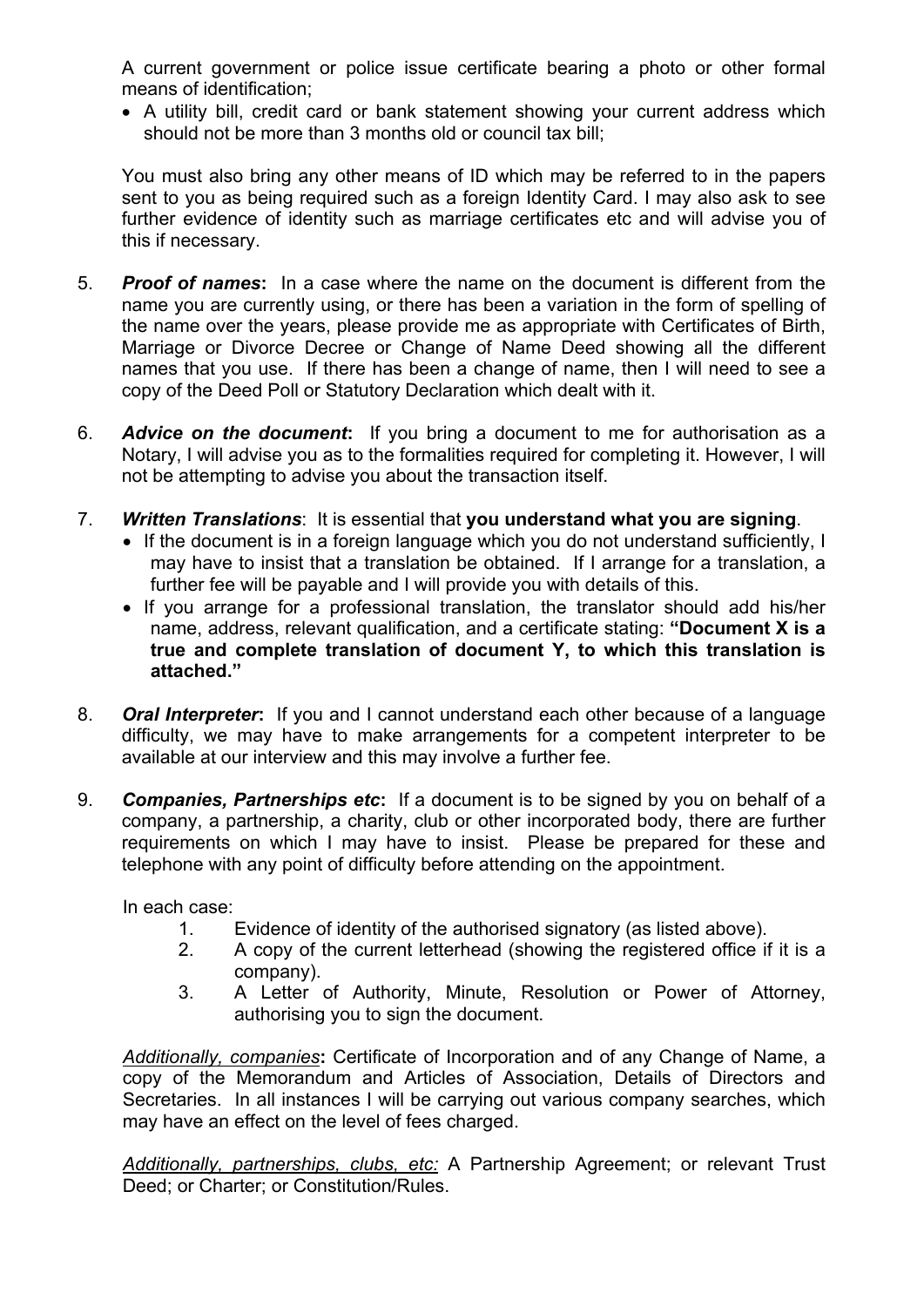10. *Notarial charges and expenses:* Details of my charges are set out below. Please note that if I have to make payments on your behalf such as legalisation fees, translator or interpreter fees, or other costs such as travelling expenses, your approval to these will be obtained and you are normally required to make payment in advance of any such amounts.

*Charges:* If the matter is simple, I will endeavour to charge a fixed fee to include disbursements such as legalisation fees, postage, consular agent fees, courier fees, travelling expenses, translating costs and so on. I do not charge VAT.

For more complicated or time-consuming matters, the fee will be based on my hourly rate of £275 subject to a minimum fee of £80, plus disbursements. The fee charged may include time spent on preliminary advice, drafting and preparation time, making and receiving telephone calls, correspondence written and received in all formats, arranging legalisation and record keeping.

*Disbursements:* Some documents require legalisation before they will be accepted for use in the receiving jurisdiction by obtaining an apostille through the UK Foreign and Commonwealth Office and, for some countries, additional legalisation is required through the relevant embassy or consulate.

Payment can be made by card, cash or bank transfer. Payment of my fee and disbursements is due when the document has been prepared which I may retain pending payment in full.

Occasionally unforeseen or unusual issues arise during the course of the matter which may result in a revision of my fee estimate. Examples of this could include where additional documents are required to be notarised, additional translations or legalisations are needed to meet the requirements of the receiving jurisdiction, third party fees are adjusted to reflect external factors such as fuel price changes and so on. I will notify you of any changes in the fee estimate as soon as possible.

- 11. *Typical Stages of a notarial transaction:* Each notarial matter is different and the requirements will vary according to whether the client is a private individual or a company. Some of the typical key stages are likely to include:
	- Receiving and reviewing the documents to be notarised together with any instructions you may have received
	- Liaising with your legal advisors or other bodies to obtain the necessary documentation to deal with the document (e.g. information from Companies House or foreign registries, powers of attorney etc)
	- Checking the identity, capacity and authority of the person who is to sign the document
	- If a document is to be certified, checking with the issuing authorities that the document/award is genuine. In the case of academic awards, this would entail checking with the appropriate academic institutions.
	- Meeting with the signatory to verify their identity and to ascertain that they understand what they are signing and that they are doing so of their own free will and ensuring that the document is executed correctly
	- Drafting and affixing or endorsing a notarial certificate to the document
	- Arranging for the legalisation of the document as appropriate
	- Arranging for the storage of copies of all notarised documents in accordance with the requirements of the Notarial Practice Rules 2019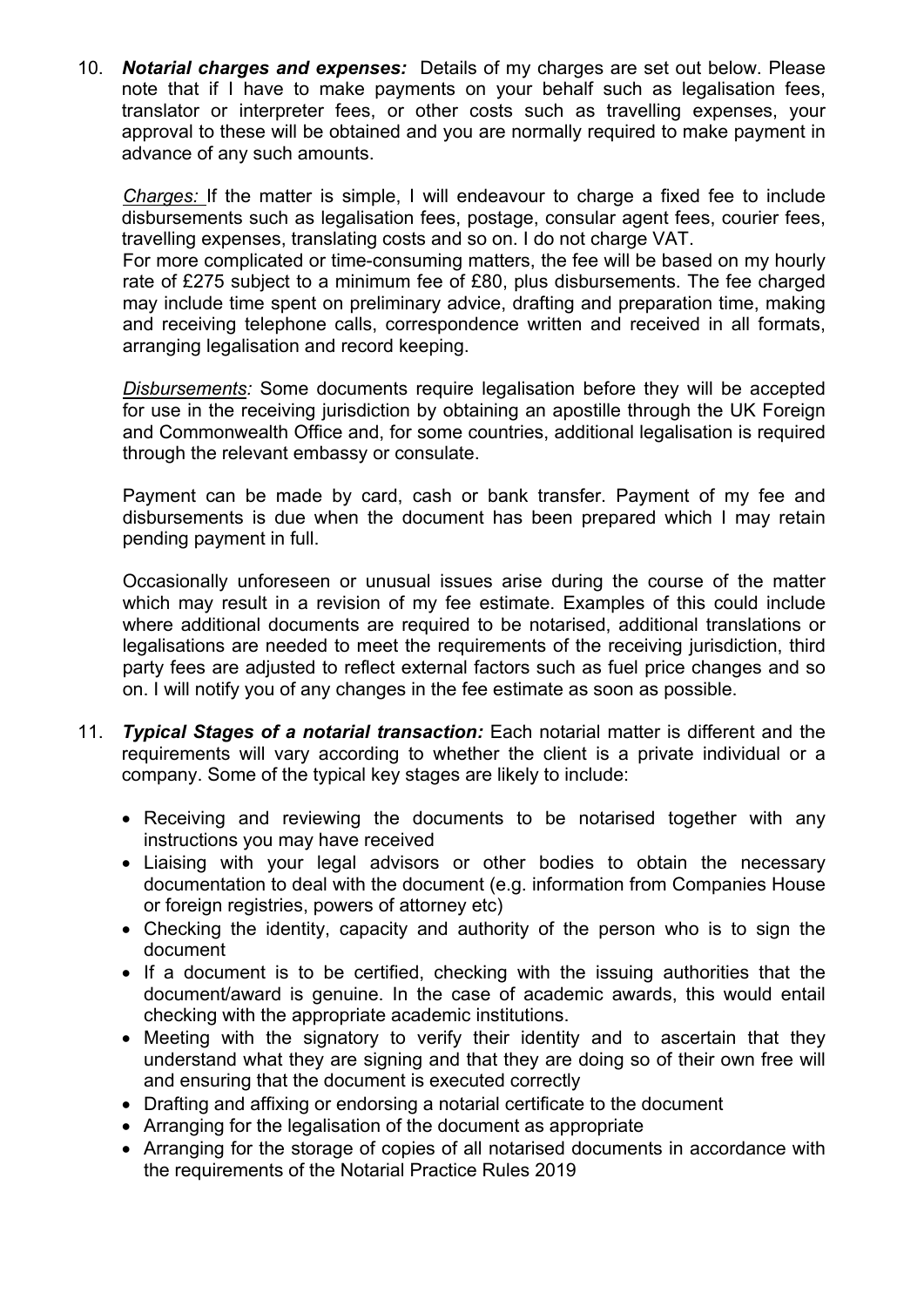- 12. *Notarial Records and Data Protection***:** When I carry out my work for you, I am required to make an entry in a formal register, which is kept by me as a permanent record. I will retain a copy of the notarised documentation with that record. My practice is a registered with the Information Commissioner's Office. Personal data received from clients is held securely and not capable of being accessed externally. Data collected as part of notarial records is used solely for the purposes of meeting our professional legal responsibilities as Notaries Public. For full details of my PRIVACY POLICY and data processing terms please see my website: www.notarypublicbirmingham-rajpadhiar.com/
- 13. *Insurance***:** In the interests of my clients I maintain professional indemnity insurance currently at a level of at least £1,000,000.00 per claim.
- 14. *Termination/ Your Right to Cancel:* You may terminate your instructions to me at any time by giving me reasonable written notice. All fees and disbursements incurred up to the date of termination will be charged.

## Consumer Cooling Off Cancellation Period –Consumer Contracts Regulations 2013 ("CCR"):

Where the CCR apply (typically where you are an individual consumer and my contract with you was concluded either at or following a meeting with you or by a form of distance communication) you have a cancellation period of 14 days after the date you sign my retainer letter or the date on which you continue to give me instructions, whichever is earlier.

You can cancel your contract within the cancellation period by giving me a clear statement and I will reimburse all payments received from you by the same method that you used, at no cost to you, without undue delay, and not later than 14 days after the day on which you inform me of the cancellation.

If you ask us to begin work during the cancellation period, you can still cancel but you must pay me an amount in proportion to the work which I have performed and this proportion will not be reimbursed to you.

- 15. *Termination by me:* I reserve the right to terminate my engagement by you if I have good reason to do so, for example, if you do not pay a bill or comply with my request for a payment on account or you fail to give me the co-operation which I am reasonably entitled to expect.
- 16. *Complaints***:** My notarial practice is regulated through the Faculty Office of the Archbishop of Canterbury:

The Faculty Office 1, The Sanctuary Westminster London, SW1P 3JT Tel: 020 7222 5381 Email: Faculty.office@1thesanctuary.com Website: www.facultyoffice.org.uk